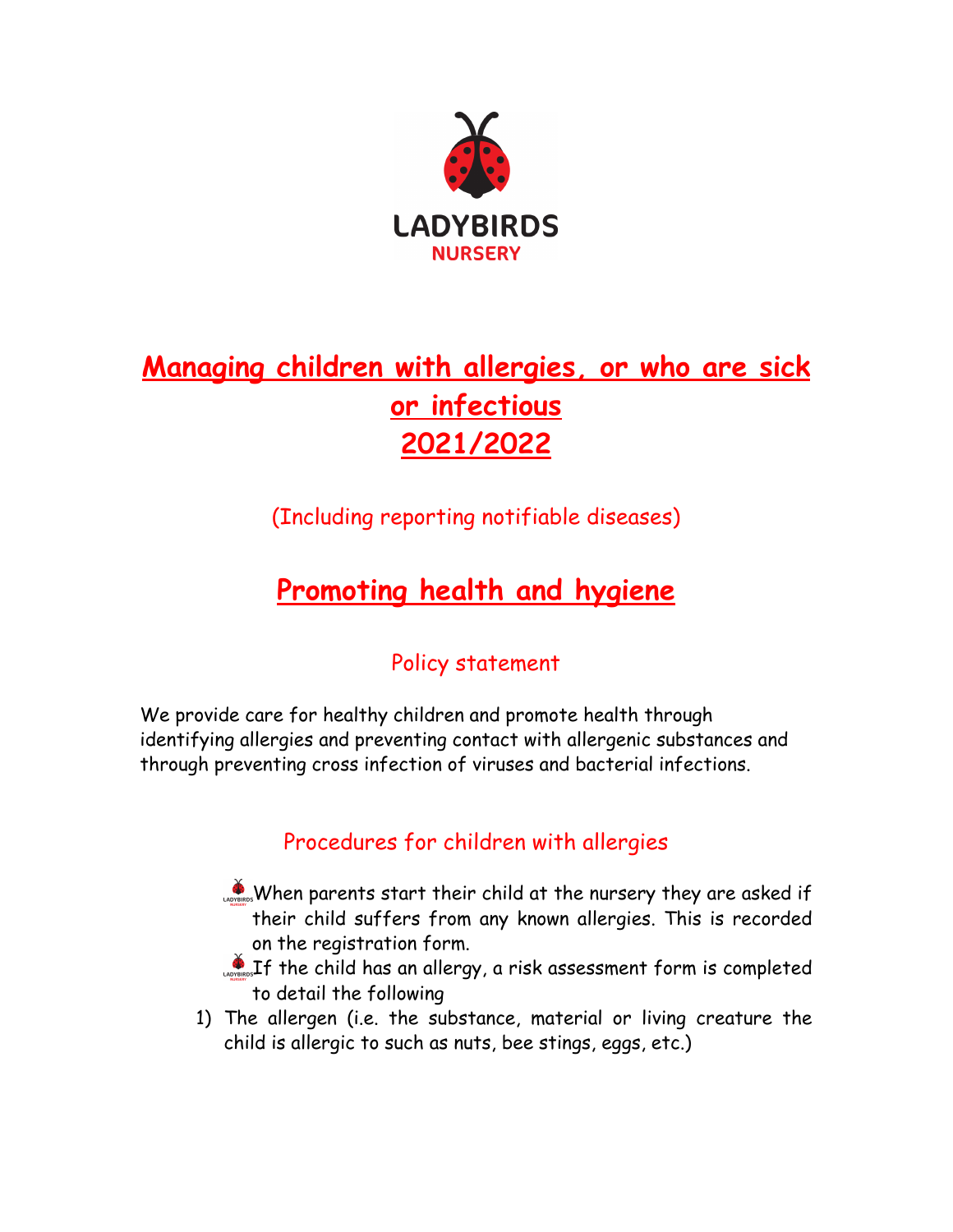- 2) The nature of the allergic reaction e.g. anaphylactic shock reaction, including rash, reddening of skin, swelling, breathing problems etc.
- 3) What to do in case of allergic reactions, any medication used and how it is to be used (e.g. Epipen)
- 4) Control measures- such as how the child can be prevented from contact with the allergen.

#### Review

- **Pass** This form is kept in the child's personal file and a copy is displayed where staff can see it, on the inside of the cupboard door that is not kept locked. This is so that staff can access the information easily, but the child's dignity is being taken into account and we are not displaying their personal information for parents and visitors to see.
- **Parents/professionals train staff in how to administer special** medication in the event of an allergic reaction.
- Generally no nuts or nut products are used within the nursery
- **Parents are made aware so that no nut or nut products are** accidently brought in, for example for a party.

### Insurance requirements for children with allergies and disabilities

Covension Our insurance will automatically include children with any disability or allergy but certain procedures must be strictly adhered to as set out below. For children suffering life threatening conditions, or requiring invasive treatments, written confirmation from your insurance provider must be obtained to extend the insurance.

**At all times the administration of medication must be compliant with the Welfare Requirements of the Early Years foundation Stage and follow procedures based on advice given in Managing Medicines in schools and Early years Settings (DfES 2005)**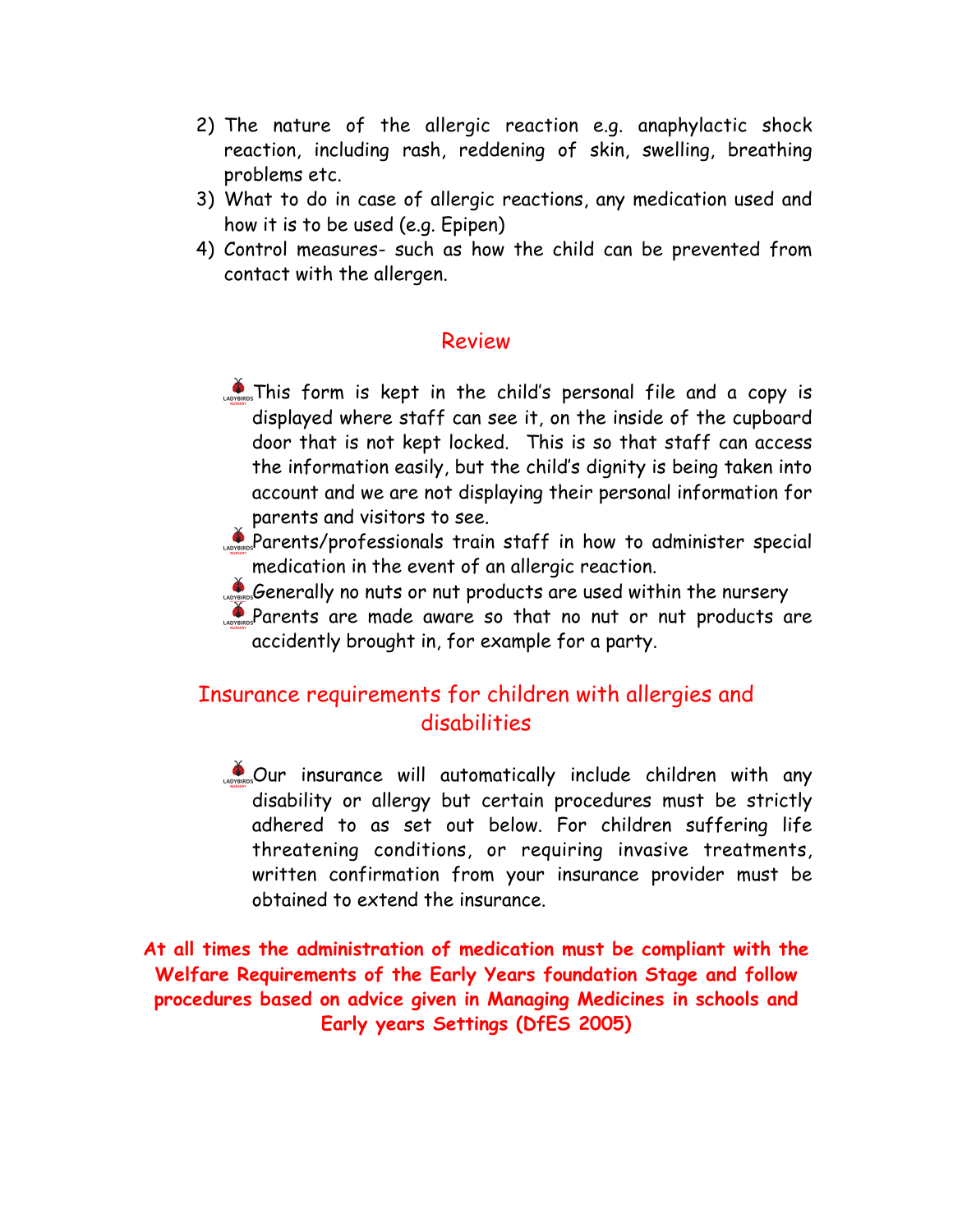## Oral medication

Asthma inhalers are now regarded as "oral medication" by insurers and so documents do not need to be forwarded to your insurance provider. Inhalers can be regarded as a life saving piece of equipment, for easy access we keep these in the rooms of the children who need them. They are stored where no child can access them but are accessible for staff. A risk assessment will be carried out before storing this medication in any room.

Risk assessment will be carried out for this procedure should any child attending need an inhaler.

- Comes Oral medications must be prescribed by a GP and have manufacturers instructions clearly written on them.
- The staff must be provided with clear written instructions on how to administer such medication.
- All risk assessment procedures need to be adhered to for the correct storage and administration of the medication.
- The staff must have the parent or quardians prior written consent. This consent must be kept on file. It is not necessary to forward copy documents to your insurance provider.

## Life saving medication & invasive treatment (Special circumstances only)

Adrenaline injections (Epipens) for anaphylactic shock reactions caused by allergies to nuts, eggs etc) or invasive treatments such as rectal administration of Diazepam (for epilepsy).

### The setting must have:



 $\bullet$  letter from the child's GP/consultant stating the child's condition and what medication if any is to be administered.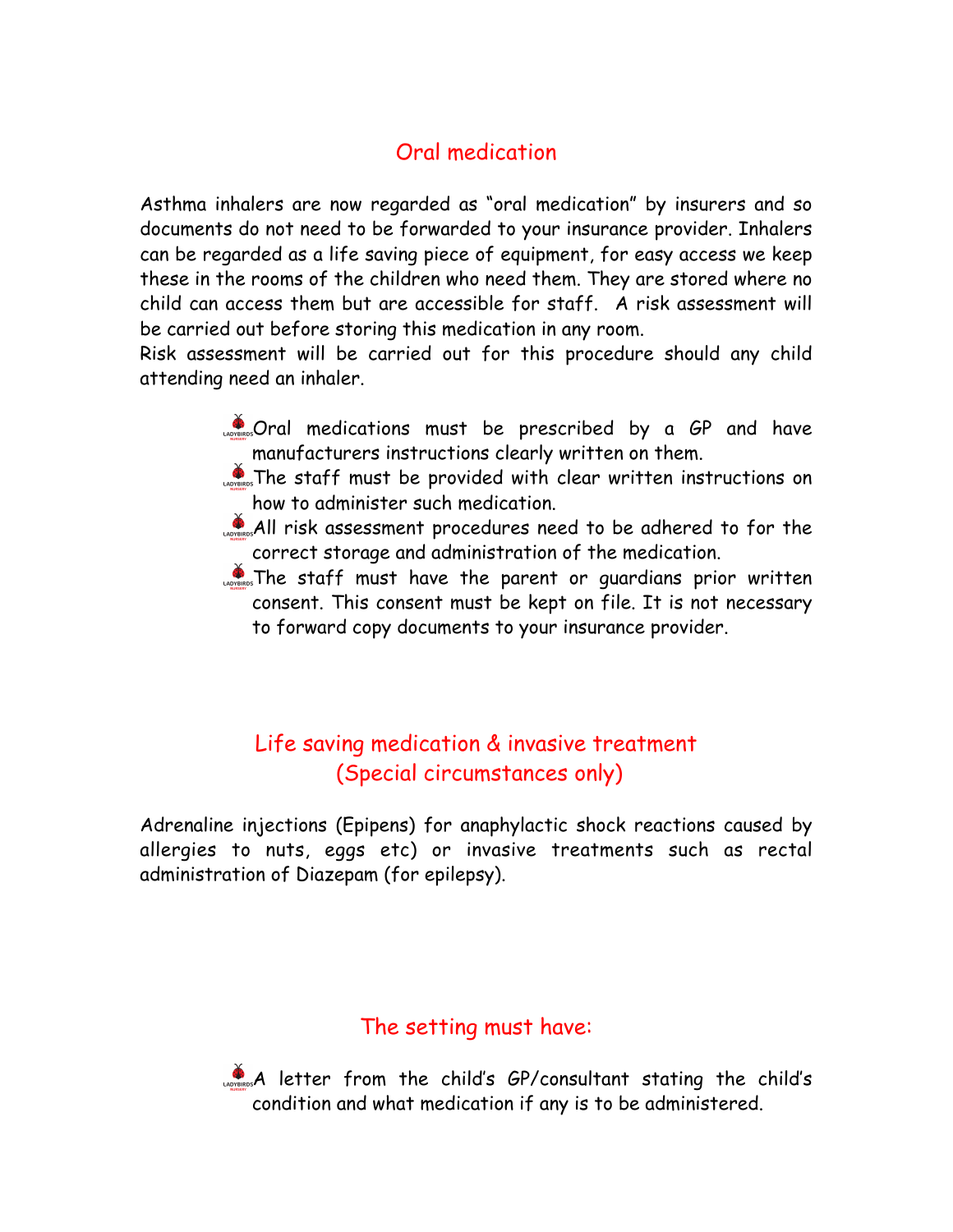- Written consent from the parent or guardian allowing staff to administer medication
- Proof of training in the administration of such medication by the child's GP, a district nurse, children's nurse specialist or a community paediatric nurse.
- Staff will attend training before being allowed to administer any of this medication. At least 2 members of staff should attend this training. Both the manager and deputies should also attend if in the instance the staff member is not on duty.

#### Procedures for children who are sick or infectious

- $\mathcal{L}_{\text{nonlinear}}$  children appear unwell during the day have a temperature, sickness, diarrhoea or pains particularly in the head or stomach – the manager/deputy/team leader calls the parents and asks them to collect the child, or send a known carer to collect the child on their behalf.
- Children who have vomiting and/or diarrhoea must be collected as soon as possible. This procedure is important to avoid the spread of any illness or infection to other children and staff.
- $\sum_{n=1}^{\infty}$  If a child has a temperature, they are kept cool, by removing top clothing, sponging their heads with cool water, but kept away from draughts, calpol is administered if permission has been sought, vis either paper consent or by an e-mail from parents.
- Temperature is taken using a thermometer kept inside the cabinet in the office, all staff are aware of where to find this.
- $\mathcal{L}_{\text{Lipers}}$  In extreme cases of emergency where the child's temperature causes a febrile convulsion, before the parents reach nursery, 999 is called and the parents are updated of this information and asked to make their way to the hospital.
- The nursery can refuse admittance to children who have a temperature, sickness and diarrhoea or a contagious infection or disease.

Where children have been prescribed antibiotics, parents are asked to keep them at home for 48 hours before returning to nursery.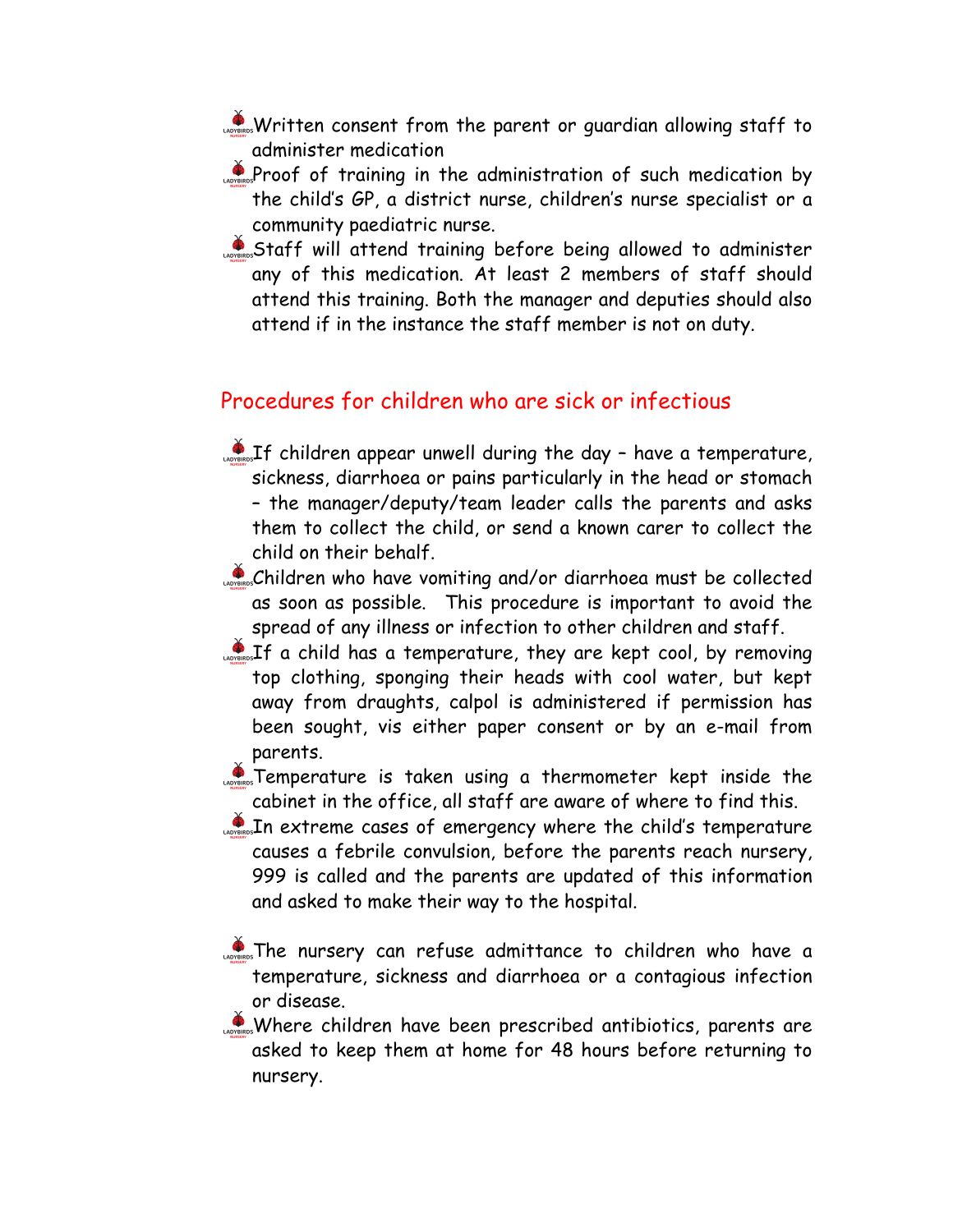- After diarrhoea and sickness parents are asked to keep children at home for 48 hours or until a formed stool is passed.
- **A** Parents who refuse to collect their child when they are unwell, will be referred to social care.
- If a child or adult is diagnosed as suffering from a notifiable disease under the Public Health (infectious diseases) Regulations 1988, the GP will report this to the Health Protection Agency
- When the setting becomes aware, or is formally informed of the notifiable disease, the manager will inform Ofsted and act on any advice given by the Health Protection Agency.

### HIV/AIDS/Hepatitis procedure

- $\mathcal{L}_{\text{cross}}$ HIV virus, like other viruses such as Hepatitis,  $(A,B,C)$  are spread through body fluids. Hygiene procedures for dealing with body fluids are the same for all children and adults.
- Single use vinyl gloves and aprons are worn when changing children's nappies, pants and clothing that are soiled with blood, urine, faeces or vomit.
- **Protective rubber gloves are used for cleaning/sluicing clothing** after changing.
- Soiled clothing is rinsed and either bagged for parents to collect or laundered in the nursery.
- Spills of blood, urine and faeces are cleared using mild disinfectant solution and mops; cloths used are disposed of with the clinical waste. Vomit is cleared away with sanitaire kept in the cleaning cupboard.
- **A** Tables and other furniture, furnishings or toys affected by blood, urine, faeces or vomit are cleaned using a disinfectant.
- Children do not share tooth brushes.

#### Nits and Head Lice